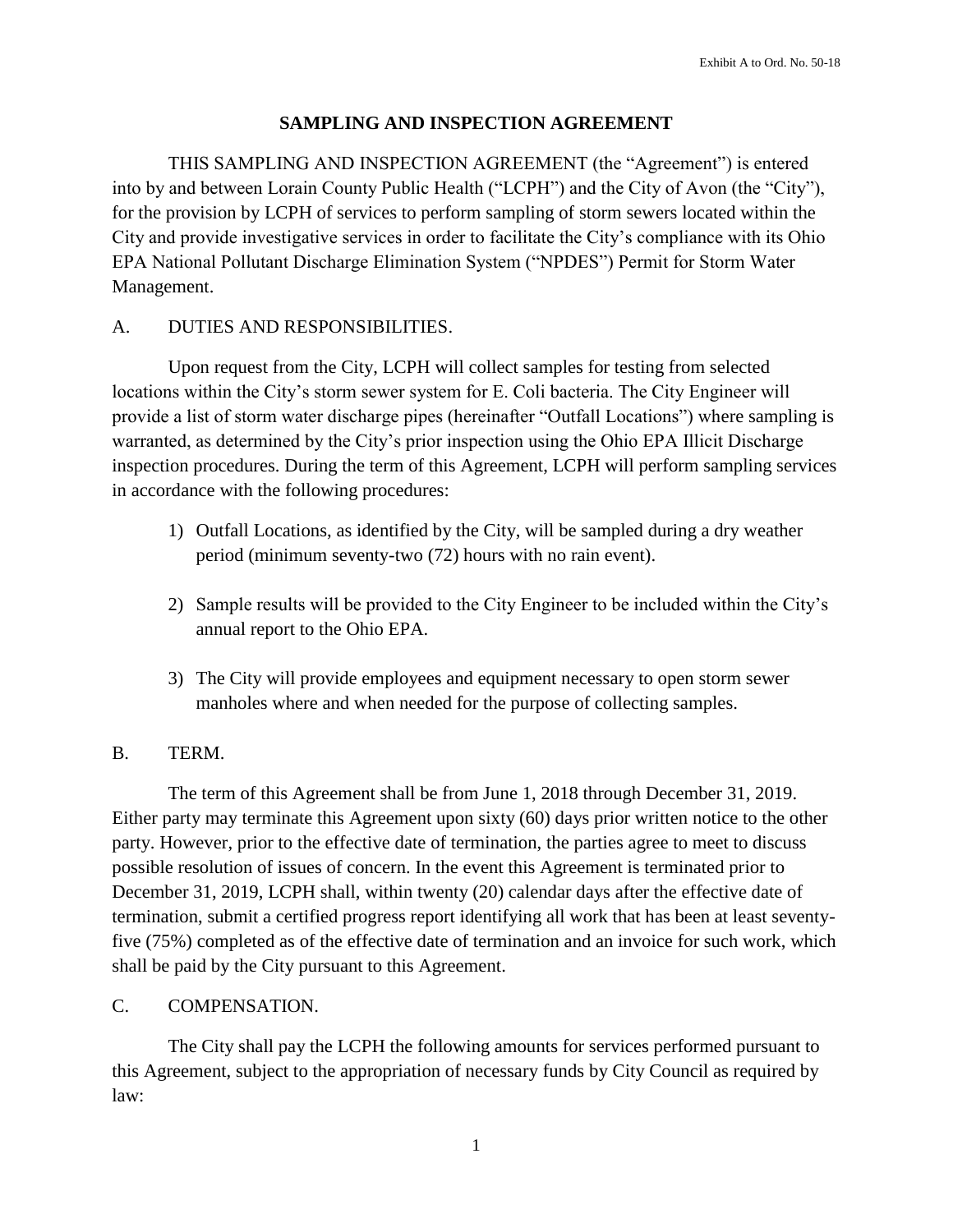- 1) The sum of One Hundred Dollars (\$100.00) per sample collected at the City's request.
- 2) The sum of One Hundred Dollars (\$100.00) for each sample requested by the City where the LCPH was unable to collect the requested sample due to lack of flow at the Outfall Location at the time of visit.
- 3) Upon an investigation request by the City, the sum One Hundred Dollars (\$100.00) per hour, or any part thereof, for the total elapsed time dedicated to the investigation, assisting with the investigation or otherwise resolving a confirmed illicit discharge.

#### D. PAYMENT.

LCPH shall submit an invoice to the City for payments due hereunder within thirty (30) calendar days of completion of such service.

### E. INDEPENDENT CONTRACTORS.

LCPH is performing its duties and responsibilities under this Agreement as an independent contractor and not as an agent or employee of the City. LCPH shall be responsible for its negligent acts or omissions and the negligent acts or omissions of its employees, officers, directors, contractors, subcontractors or agents to the extent permitted by applicable law.

#### F. LIABILITY AND INSURANCE

Each party to this Agreement agrees to assume liability for its own actions and responsibilities under this Agreement. Each party shall be solely liable for its own debt, obligations, acts and omissions, including the payment of all tax liabilities, including, without limitation, federal, state and local withholdings, Public Employers Retirement Contributions, workers' compensation, and any other taxes or benefits on behalf of its employees.

The parties to this Agreement agree to maintain at all times during the time of this Agreement, comprehensive general and professional liability insurance in an amount not less than One Million Dollars (\$1,000,000.00) for injury or death to one (1) person in any accident or occurrence and in an amount not less than Two Million Dollars (\$2,000,000.00) per occurrence for injury or death for more than one (1) person.

# [SIGNATURE PAGE TO FOLLOW]